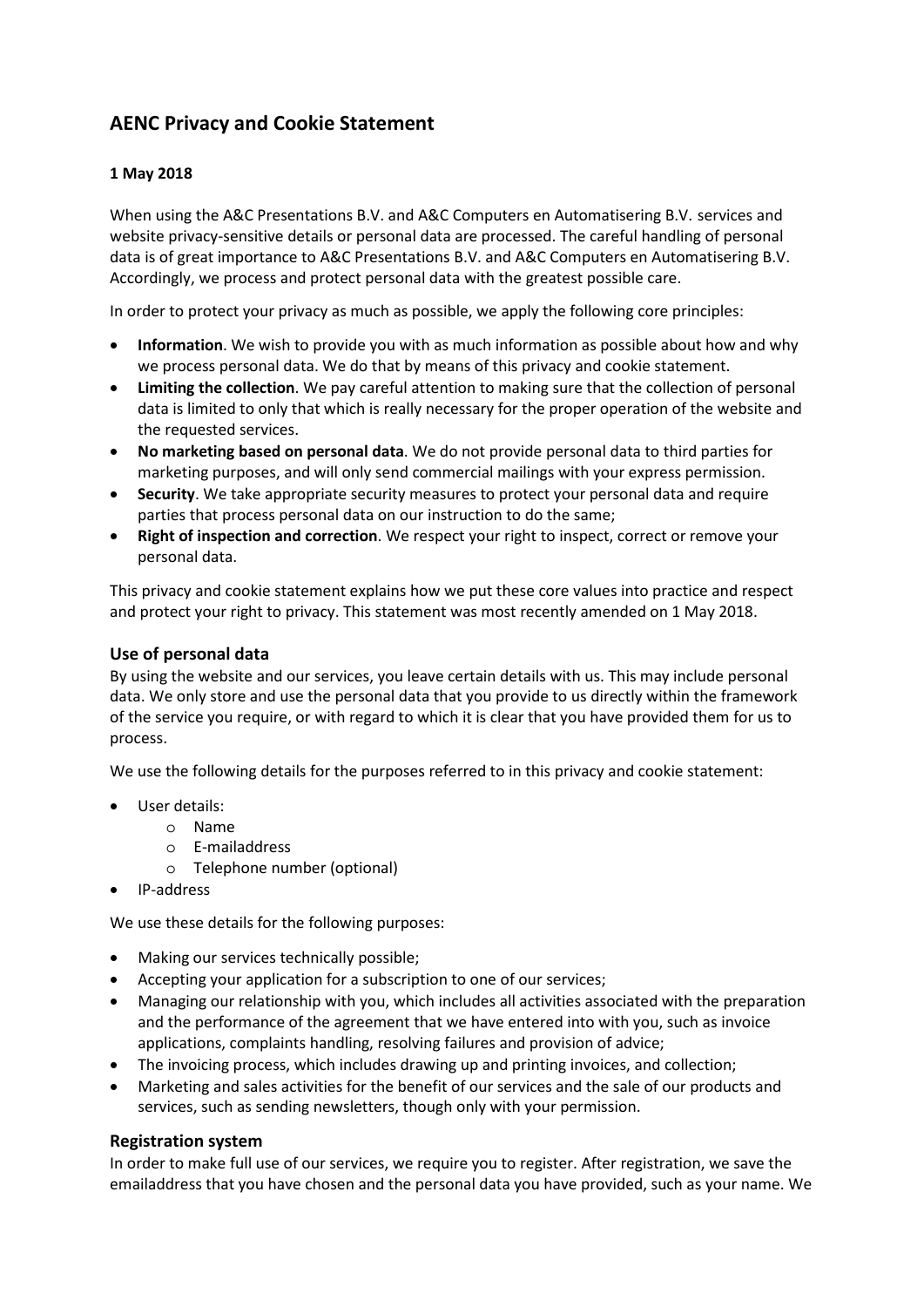save these details so that you do not have to keep entering them, so that we can contact you within the framework of the performance of the agreement (such as provision of the service, invoicing and payment), as well as to combat fraudulent use of our services.

## **Login credentials**

You are personally responsible for handling the login credentials with care. We strongly recommend that you do not give your login details to third parties. We will in any case assume that if someone logs in using your credentials, this is done by you or with your permission. The same applies to any actions carried out after your account is logged into. If you suspect that the credentials are known to unauthorised individuals, you must inform us as soon as possible so that we can take measures.

## **AENC web portal**

The use of the AENC web portal is only possible if you are registered and logged in. Using this service involves using – among other things – your name, login details, IP address, user type and country and language settings. This is required for the service to work properly.

## **Newsletter**

We offer a newsletter through which we want to inform interested parties about our products, services and related matters. Every newsletter contains a link through which you can unsubscribe. The list of subscribers to the newsletter will not be provided to third parties, other than to third parties that are required in sending the newsletter.

# **Protection of personal data**

We use strict security procedures, among other things to prevent unauthorised parties from gaining access to personal data. In particular, we make use of secure connections (Secure Sockets Layer or SSL), which shield any information shared between you and our website when you register or make use of our services via our website, and our employees work according to strict guidelines when it comes to the protection of your privacy.

## **Retention period**

A&C Presentations B.V. and A&C Computers en Automatisering B.V. does not keep your data any longer than is required to achieve the objectives referred to in this privacy and cookie statement.

## **Provision of data to third parties**

We will not provide your data to third parties, unless this is required to provide the services you have requested or this is required by law. If there is a suspicion of fraud or abuse of our services, we can provide personal data to the competent authorities.

## **Use of cookies**

In offering our electronic services we make use of cookies. A cookie is a simple small file that is sent along with pages of this website and stored by your browser on the hard disk of your computer. This enables us to – among other things – make the use of our (web) applications possible and analyse our users' behaviour. You can block the use of these cookies, but this may restrict the functionality and ease of use of our (web) applications. After you log in with your user name and password, our (web) application will send you a cookie in order to be able to recognise you throughout the rest of the session. This cookie enables us to keep track of which parts of the (web) application you use exactly. We can use this information to show you fitting services and optimise our services based on your wishes and preferences.

## **Google**

The American company Google places cookies via our (web) applications as part of Google Analytics